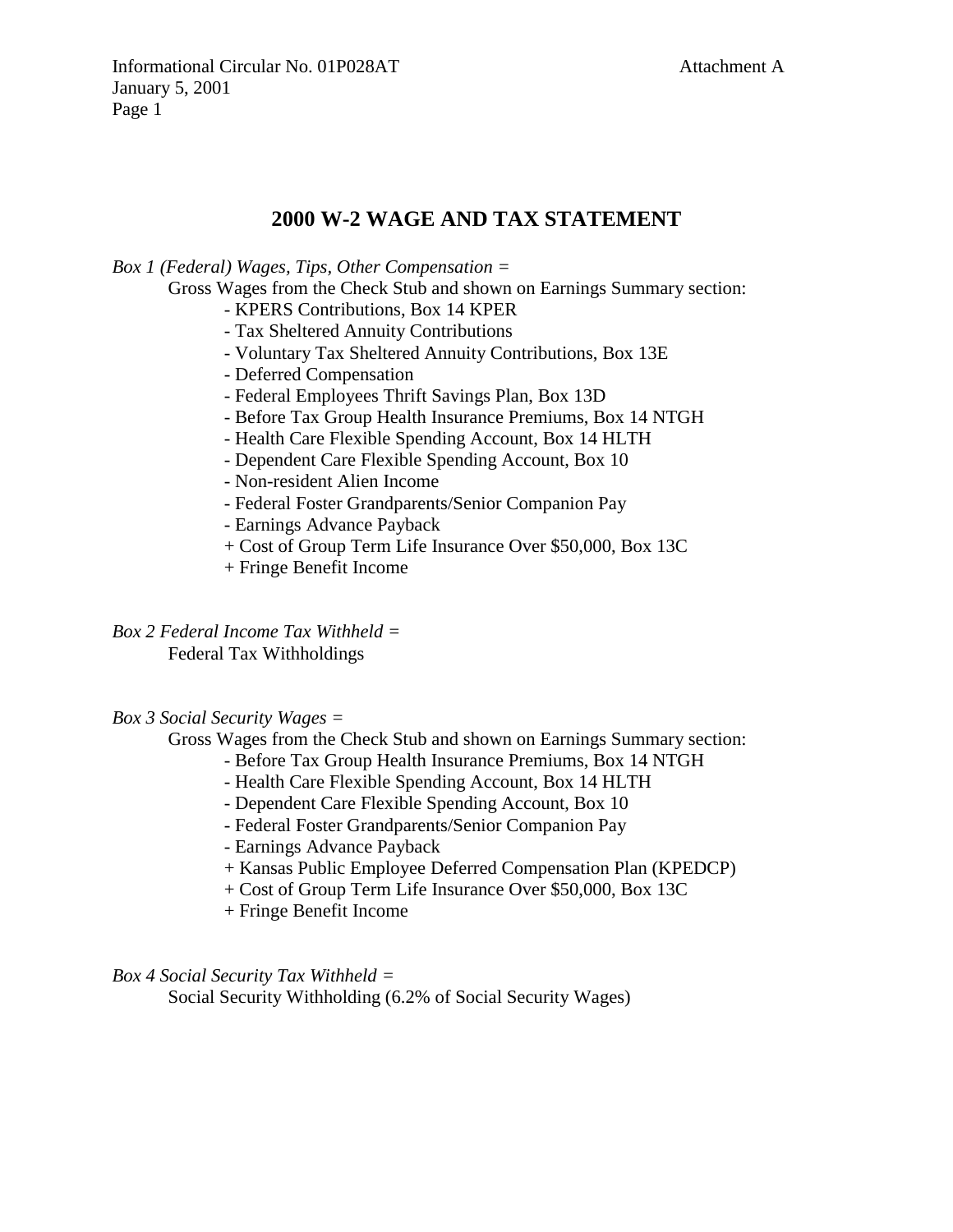Informational Circular No. 01P028AT Attachment A January 5, 2001 Page 2

### *Box 5 Medicare Wages and Tips =*

Gross Wages from the Check Stub and shown on Earnings Summary section:

- Before Tax Group Health Insurance Premiums, Box 14 NTGH
- Health Care Flexible Spending Account, Box 14 HLTH
- Dependent Care Flexible Spending Account, Box 10
- Federal Foster Grandparents/Senior Companion Pay
- Earnings Advance Payback
- + Kansas Public Employee Deferred Compensation Plan (KPEDCP)
- + Cost of Group Term Life Insurance Over \$50,000, Box 13C
- + Fringe Benefit Income

*Box 6 Medicare Tax Withheld =* 

Medicare Withholding (1.45% of Medicare Wages and Tips)

- *Box 9 Advance EIC Payment =*  Advanced Earned Income Credit Payments during 2000
- *Box 10 Dependent Care Benefits =*

Contributions to a Dependent Care Flexible Spending Account, under Section 125 of IRC.

- *Box 12 Benefits Included in Box 1 =*  Fringe benefits (FBN Earnings Code) reported by the agency during 2000.
- *Box 13C = Cost of group-term life insurance coverage in excess of \$50,000 provided to* employee by employer
- *Box 13D =* Federal Employees Thrift Savings Plan (TSP)
- *Box 13 E =* Contributions to a Voluntary Tax Sheltered Annuity (VTSA), under Section 403(b) of the Internal Revenue Code (IRC)
- *Box 13G =* Contributions to the Kansas Deferred Compensation Plan + Kansas Public Employees Deferred Compensation Plan, under Section 457 of the IRC
- *Box 13P =* Excludable moving expense reimbursements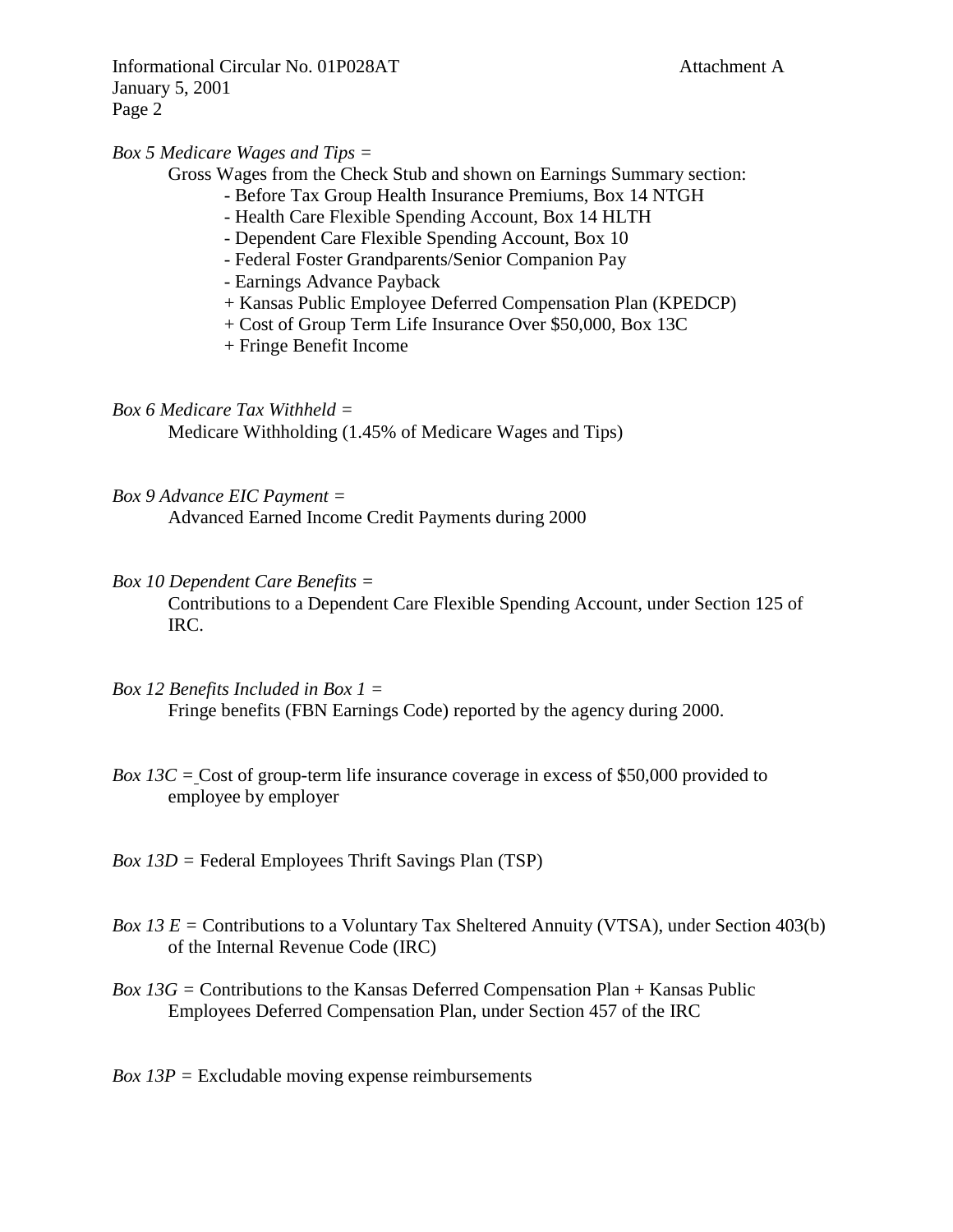Informational Circular No. 01P028AT Attachment A January 5, 2001 Page 3

*Box 13Q =* National Guard Basic Allowance and Subsistence Pay

*Box 14 KPER =* Contributions to Kansas Public Employees Retirement System

## *Box 14 NTGH =* Before Tax Group Health Insurance Premiums, under Section 125 of IRC

*Box 14 FEDR =* Federal Employees Pension Plan (CSRS/FERS) Contributions (only eligible employees at KSU)

*Box 14 HLTH =* Contributions to a Health Care Flexible Spending Account, under Section 125 of IRC

#### *Box 15 Pension Plan =*

X" indicates that the employee is eligible or currently participating in KPERS, a tax sheltered annuity plan, Federal Employees Pension Plan (CSRS/FERS), or the Federal Employees Thrift Savings Plan.

*Box 15 Deferred Compensation =* 

"X" indicates that the employee is participating in a voluntary tax sheltered annuity plan (VTSA), Deferred Compensation, Kansas Public Employees Deferred Compensation Plan (KPEDCP), or Federal Employees Thrift Savings Plan.

### *Box 17 State Wages, Tips, Etc. (State Taxable Wages) =*

Gross Wages from the Check Stub and shown on Earnings Summary Section:

- Tax Sheltered Annuity Contribution
- Voluntary Tax Sheltered Contributions (VTSA)
- Deferred Compensation
- Federal Employees Thrift Savings Plan, Box 13D
- Before Tax Group Health Insurance Premiums, Box 14 NTGH
- Health Care Flexible Spending Account, Box 14 HLTH
- Dependent Care Flexible Spending Account, Box 10
- Non-resident Alien Income
- Federal Foster Grandparents/Senior Companion Pay
- Earnings Advance Payback
- + Cost of Group Term Life Insurance Over \$50,000, Box 13C
- + Fringe Benefit Income